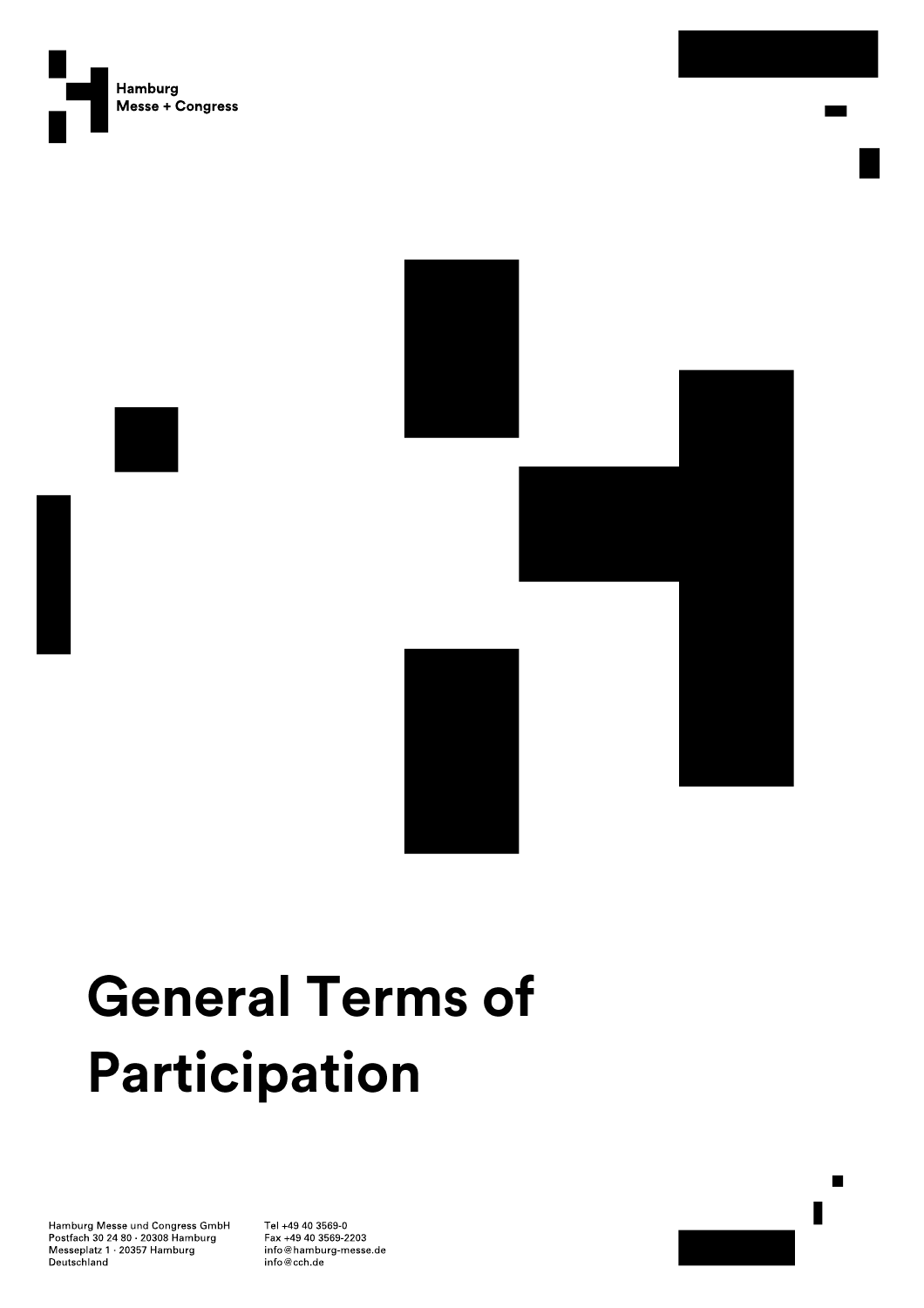

### 1. Basis of contract and supplementary provisions

- 1.1 The present General Terms of Participation shall be applicable to all events, trade shows / exhibitions (hereinafter called shows/exhibitions) at the Trade Fair site or at Congress Center Hamburg (CCH) and the surrounding open-air spaces (forecourts, etc.) and car parks.
- 1.2 The organiser is Hamburg Messe und Congress GmbH Postfach 30 24 80 20308 Hamburg, Germany Venue address: Messenlatz 1 20357 Hamburg, Germany – hereinafter called HMC –

Commercial Reg. No.: HRB 12054 at Hamburg Local Court VAT Reg. No.: DE811214125 Tel.: +49 (0) 40 35 69 - 0 Fax: +49 (0) 40 35 69 - 22 03 Website: http://www.hamburg-messe.de E-mail: info@hamburg-messe.de

1.3 The present General Terms of Participation (ATB) shall be applicable in addition to the Specific Terms of Participation (BTB) of the specific event, the Technical Regulations, and the House Rules. The provisions in the Specific Terms of Participation shall take precedence over the present General Terms of Participation.

### 2. Application

- 2.1 Acceptance for participation as Exhibitor at an event shall be subject to valid and timely application. Such application can be made in analogue form by submission of the completely filled-in and signed registration form, or digitally (online) at www.hamburg-messe.de by electronic submission of the application form. Online application shall be valid even without signature, by sending from the online portal.
- 2.2 Submission of the application form does not establish a right to acceptance, or to a specific size and position of the exhibition space. Any conditions or reservations made for an application shall be disregarded. No request for exclusion of competitors shall be granted. Return of the completed and signed application form to HMC or online application shall be

regarded as an offer to conclude a contract, and shall become valid only on acceptance by HMC. Any application shall be binding on the Exhibitor from the time of its submission until notification of acceptance or non-acceptance, notwithstanding Item 8.1.

2.3 The application shall constitute recognition by the Exhibitor of all contract terms set out in Art. 1.3. The Exhibitor shall correspondingly inform and instruct all persons employed by him at the event, any co-exhibitors for which he makes application, and any additionally represented companies, and any other persons employed by him for fulfilment of contract.

- 2.4 If companies exhibit via their General Representatives or Country Representatives, submission of application simultaneously constitutes a declaration that the applying General or Country Representative is entitled to hire a stand on behalf of the company, and to advertise for its products or services.
- 2.5 The personal data of the Exhibitor shall be processed by HMC (if applicable with the assistance of service providers) for the purpose of fulfilling the contract. HMC may in addition use such data for purposes of customer service, in particular in order to provide the Exhibitor via email with event-specific information on the events attended by him. This shall be effected strictly in compliance with the data protection legislation applicable at the time in question.

The Exhibitor has a right to information, correction, deletion or blocking of his personal data.

If he requests HMC to delete his personal data stored by HMC, HMC shall fulfil such request without delay, provided that such deletion is not contrary to HMC's duties to keep/retain documentation.

Exhibitor may at any time object to use of his data for the above purposes, or withdraw any consent given (datenschutz@hamburg-messe.de).

Further information on data privacy is available at: http://hamburg-messe.de/datenschutz. The Data Privacy Officer of HMC can likewise be contacted via the above link.

### 3. Acceptance, placement

- 3.1 Manufacturers and companies may be accepted as exhibitors provided that the products and services they intend to exhibit are in accordance with the product sections of the show/exhibition; the same shall apply to trade publishers with appropriate thematic content. Other companies may be accepted by HMC for participation where their exhibits constitute an essential complement to the range of products and services.
- 3.2 The Exhibitor undertakes to give HMC all necessary information on his company and the products exhibited by him. The Exhibitor declares that the exhibits announced by him are within his unrestricted right of disposition and that he has any required official approvals or permits for their operation/sale.
- 3.3 The contract between HMC and the Exhibitor shall enter into force on acceptance. Acceptance shall be subject to the decision of HMC following due consideration, taking account of the purpose of the event and the capacity available. There shall be no further legal entitlement to acceptance. In particular, there shall be no legal right to acceptance if HMC has outstanding receivables payable by the Exhibitor.

HMC shall be entitled to rescind the contract and to receive compensation for damages if acceptance was granted on the basis of false conditions or assertions, or if the conditions for acceptance subsequently lose their validity, or if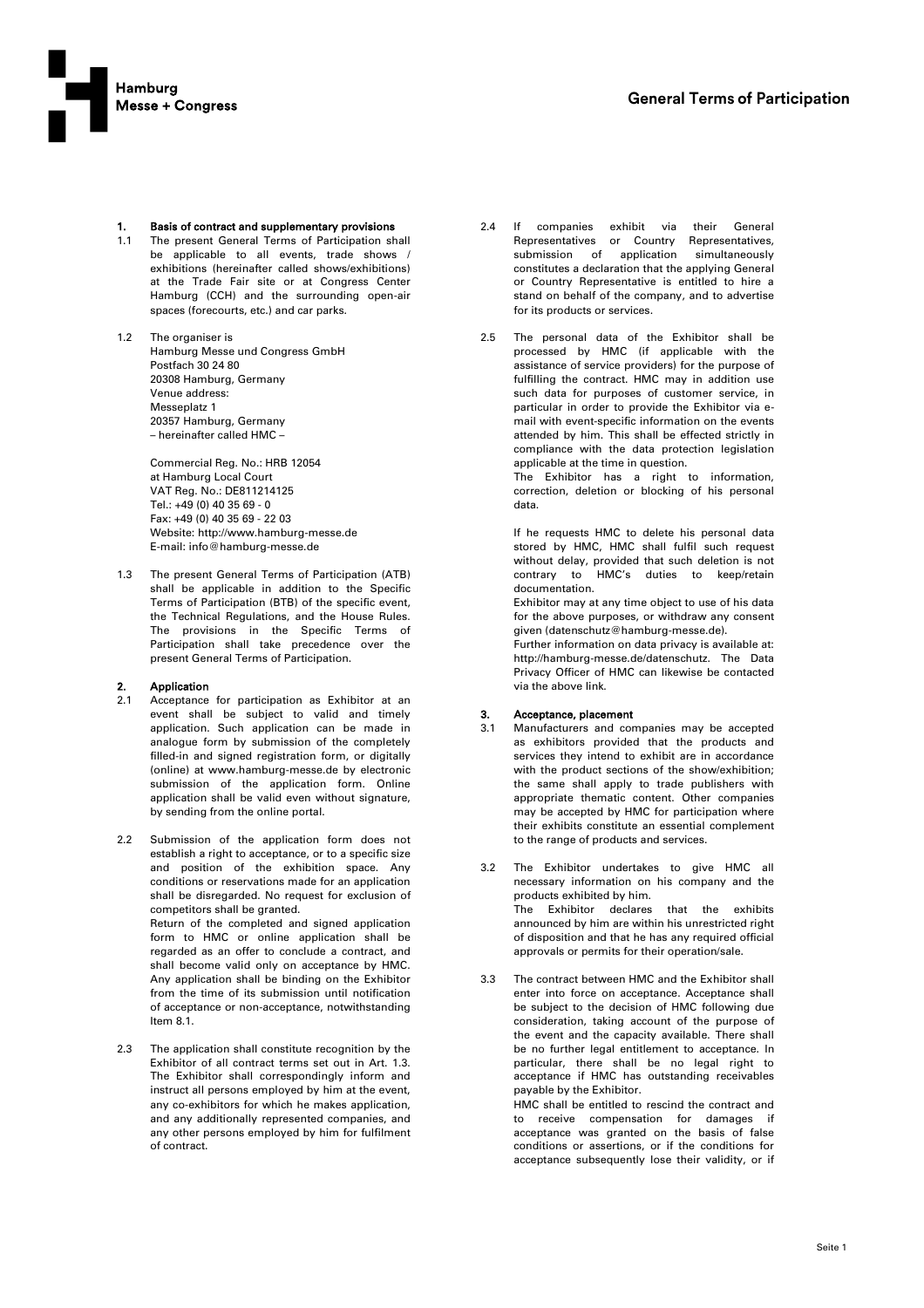

the Exhibitor is in default with payments at the time of declaration of rescission.

- 3.4 HMC is entitled to impose a restriction on the exhibition objects announced, or to make a change in the space applied for. Acceptance shall apply only to the announced exhibition objects, the exhibitors specified in the acceptance, and the space indicated in the acceptance. It shall not be permissible to exhibit objects other than those announced and accepted.
- 3.5 If the Exhibitor has applied for a specific space in the application, and if said space can be allocated to him, he shall receive corresponding acceptance in due time before the beginning of the show/exhibition.
- 3.6 If it is not possible to allocate the requested space, or if the Exhibitor has not applied for a specific space, HMC shall submit a placement proposal to the Exhibitor. The Exhibitor can then reject such placement proposal within the timeframe specified there, in text form as a minimum (e.g. letter, fax, e-mail).

If he does not reject the placement proposal, his silence shall be deemed to be acceptance of the placement proposal. Exhibitor shall then receive acceptance in written form, on the basis of the placement proposal.

HMC shall specifically point out to the Exhibitor on sending the placement proposal that silence means acceptance of the placement proposal.

3.7 Placement shall be made by HMC taking due account of the subject and structure of the respective event, and the spaces available. Requests for specific space shall be taken into account as far as possible.

> HMC shall be entitled to change the size, shape and position of the space allocated, where there is good reason for doing so, and provided that this may reasonably be considered acceptable for the Exhibitor. If such change becomes necessary, HMC shall without delay inform the Exhibitor, and shall allocate to the Exhibitor an equivalent space elsewhere if possible.

> Neither side shall be entitled to raise claims for damages. The Exhibitor has to accept the fact that at the beginning of the show/exhibition the position of the other spaces may have changed compared with at the time of acceptance; he cannot raise claims from such change.

### Non-permissible transfer of space; co-exhibitors

- 4.1 It shall not be permissible without the consent of HMC to exchange the allocated space with another Exhibitor, or to transfer or sublet a space in whole or in part to a third party. In the event of infringement, HMC shall be entitled to terminate the contract for good cause pursuant to Art. 20 below, with immediate effect. If a number of Exhibitors jointly rent a stand space, they shall be jointly and severally liable.
- 4.2 The Exhibitor may take on co-exhibitors and/or additionally represented companies, subject to prior consent of HMC. Co exhibitors are any

companies which are represented on the stand with their own staff, apart from those of the Exhibitor. They shall still be considered as Coexhibitors where they have close business or organisational relations with the Exhibitor. Additionally represented companies are all companies which are represented by their own products, apart from the Exhibitor, but without their own staff. All companies must be indicated by the Exhibitor when submitting the application. Companies not specified when submitting the application shall not be permitted to exhibit at the Exhibitor's stand.

- 4.3 A registration fee shall be charge for each co-<br>exhibitor participating (see BTB); such exhibitor participating (see BTB); such participation fee shall be charged together with the statutory VAT.
- 4.4 Co-exhibitors shall be included in the event publications provided by HMC (see Art. 4.1), on payment of the corresponding charge, and may place advertisements in the directory of products.
- 4.5 In all cases the main exhibitor admitted to the event shall be liable for the co-exhibitors' and corepresented companies' compliance with the Exhibitor's obligations.

### 5. Charges; service fees

- 5.1 The charge for participation shall be calculated from the net prices set out in the application form, at the rate per square metre multiplied by the number of square metres of the stand space (without deduction for any pillars or other fittings on the space). The minimum size for a stand space is indicated in the BTB. Each square metre or part of a square metre shall be charged as a full square metre, whereby the stand space shall be charged on the basis of rectangular equivalent regardless of the shape of the stand.
- 5.2 An additional charge shall be made for AUMA (the Association of the German Trade Fair Industry), Ausstellungs- und Messe-ausschuss der Deutschen Wirtschaft e.V. (AUMA), Littenstrasse 9, 10179 Berlin, amounting to €0.60 net per square metre.
- 5.3 Apart from the charges listed above, a service charge (see BTB) on a lump-sum basis may be made for supplementary costs (e.g. technical service, advertising materials).
- 5.4 The charges and service charges are net prices, in addition to which Value Added Tax (VAT) will be charged at the rate legally applicable at the time of the show/exhibition.

### 6. Terms and conditions of payment

6.1 The charges / service fees shall be payable immediately on receipt of the invoice (which may be in electronic form), unless otherwise agreed. The payment periods must be complied with. Any objections to the invoice shall be taken into account only if submitted in writing within 14 days from receipt of the invoice.

Prior and complete payment of the participation charge is required for use of the show/exhibition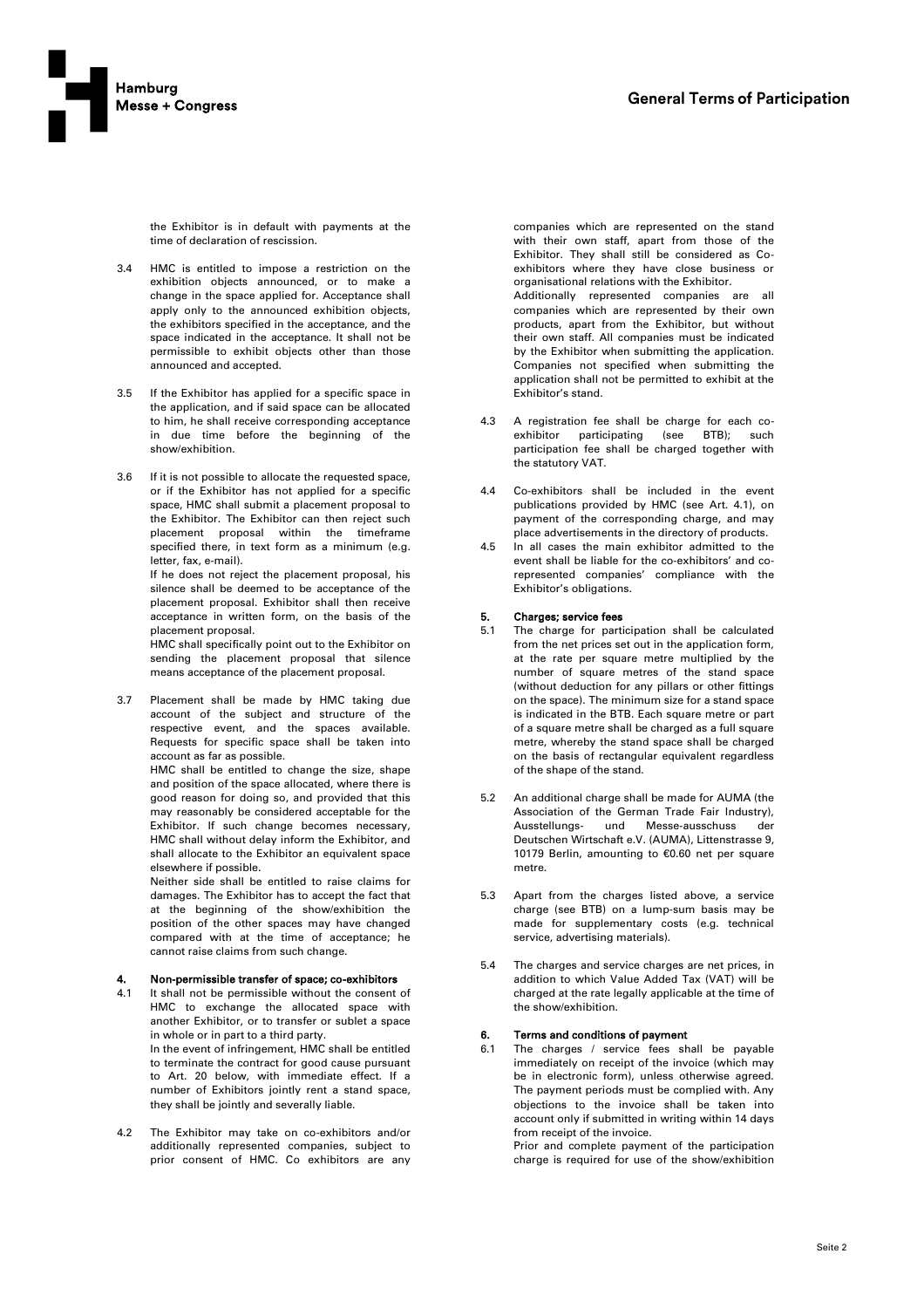

space, for entries in the event publications provided by HMC, and for provision of exhibitor passes. Any deviation from this provision shall not constitute consent to delay in payment.

The final invoice for supplementary charges (e.g. technical service, advertising materials) shall be sent to the applicant / Exhibitor after the end of the show/exhibition, taking due account of the lump-sum amounts paid in advance. The final invoice shall be payable immediately on receipt.

6.2 All invoiced amounts shall be payable without any deductions, indicating the customer number and invoice number, free of expenses, in euros  $(E)$ , to one of the accounts specified in the invoice. In the event of delay in payment by the Exhibitor, HMC shall be entitled to charge interest at a rate

> of nine percentage points above the respectively applicable base rate.

HMC reserves the right to apply the statutory interest chargeable from due date of payment (section 353 HGB), to claim damages for any additional damage resulting from delay, and to apply any further rights set out in the present Terms of Participation. The Exhibitor shall be entitled to demonstrate to HMC that HMC has incurred no additional damage going beyond the statutory interest rate for delayed payment as a consequence of delay in payment.

- 6.3 If the Exhibitor fails to fulfil his payment obligations in due time, HMC reserves the right, after setting a reasonable period of grace with a view to the applicable circumstances, and elapse of said period, to rescind the contract for good cause pursuant to Art. 20, with immediate effect.
- 6.4 If an Exhibitor fails to meet his payment obligations, HMC can exercise its lessor's lien and retain exhibition objects and the stand structures and installations, and after advance notification have them publicly auctioned at the expense of the Exhibitor or, if they have an exchange value or market value, sell them on the open market.
- 6.5 HMC reserves the right to transfer its Exhibitor receivables to its collection service, following fruitless reminder process. The collection service will proceed by electronic means. If the Exhibitor does not wish this means to be used, he can at any time reject such means by communication to receivables@hamburg-messe.de.

### 7. Stand design, set-up and dismantling

- 7.1 All stands and other show / exhibition stands will be measured out and marked by HMC (cf. also Art. 5.7.2 of the Technical Regulations); in case of doubt, HMC shall in all cases have the right to determine the dimensions (Sect. 315 BGB).
- 7.2 The Exhibitor is required to set up show/exhibition stand on the space allocated to him. The stand shall be recognisably established not later than 24 hours before the start of the show/exhibition. If the stand is not established in due time by the Exhibitor, HMC can terminate the

contract for good cause pursuant to Art. 20, with immediate effect.

- 7.3 The stand must be properly equipped and staffed with qualified persons throughout the whole period of the show/exhibition as specified in the BTB.
- 7.4 Stands, stand boundary walls and stand structures can be ordered via HMC's OSC (Online Service Center). The design and equipment of the stand is in principle a matter for each individual Exhibitor; but design and equipment must take account of the typical exhibition criteria of the show/exhibition and comply with all of HMC's requirements, in particular the Technical Regulations, the BTB and the OSC order forms of HMC. The company name and address/headquarters of

the Exhibitor must be clearly shown in the lettering on the stand. The companies appointed for design/set-up shall be notified to HMC.

- 7.5 Reference is made to the special conditions for two-storey exhibition and show stands, as specified in the Technical Regulations. If a stand does not comply in its design and/or equipment with the relevant regulations, HMC can demand that the stand be correspondingly modified or removed by the Exhibitor. The cost for that is to be borne by the Exhibitor. If this demand is not met without delay, HMC is entitled to effect such change at the expense of the Exhibitor or to terminate the contract for good cause pursuant to Art. 20, with immediate effect.
- 7.6 All set-up work shall be effected with due consideration of existing utility cables/pipes, distribution boxes, etc. If such items are located within the individual stand spaces, they must be kept accessible at all times. Components, stand marking and flags must be such that they do not constitute impairment of neighbouring stands. Any misleading company signs must be removed on request by HMC.
- 7.7 Set-up must be completed not later than the end of the set-up times indicated in the BTB.
- 7.8 Exhibition objects, stand equipment and/or other objects which were not specified in the application or which have an unreasonably disturbing impact due to their appearance, smell, lack of cleanliness, noise or other characteristics relevant to the smooth operation of the show/exhibition, or which are unsuitable for any other reason, must be removed immediately on request by HMC. If the Exhibitor fails to comply with such request immediately, HMC can cause them to be removed at the expense of the Exhibitor and terminate the contract for good cause pursuant to Art. 20, with immediate effect.
- 7.9 Storage, demonstration and sale of items which can be classed as hazardous or could in general constitute a danger to persons or other objects are subject to prior approval by HMC; request for such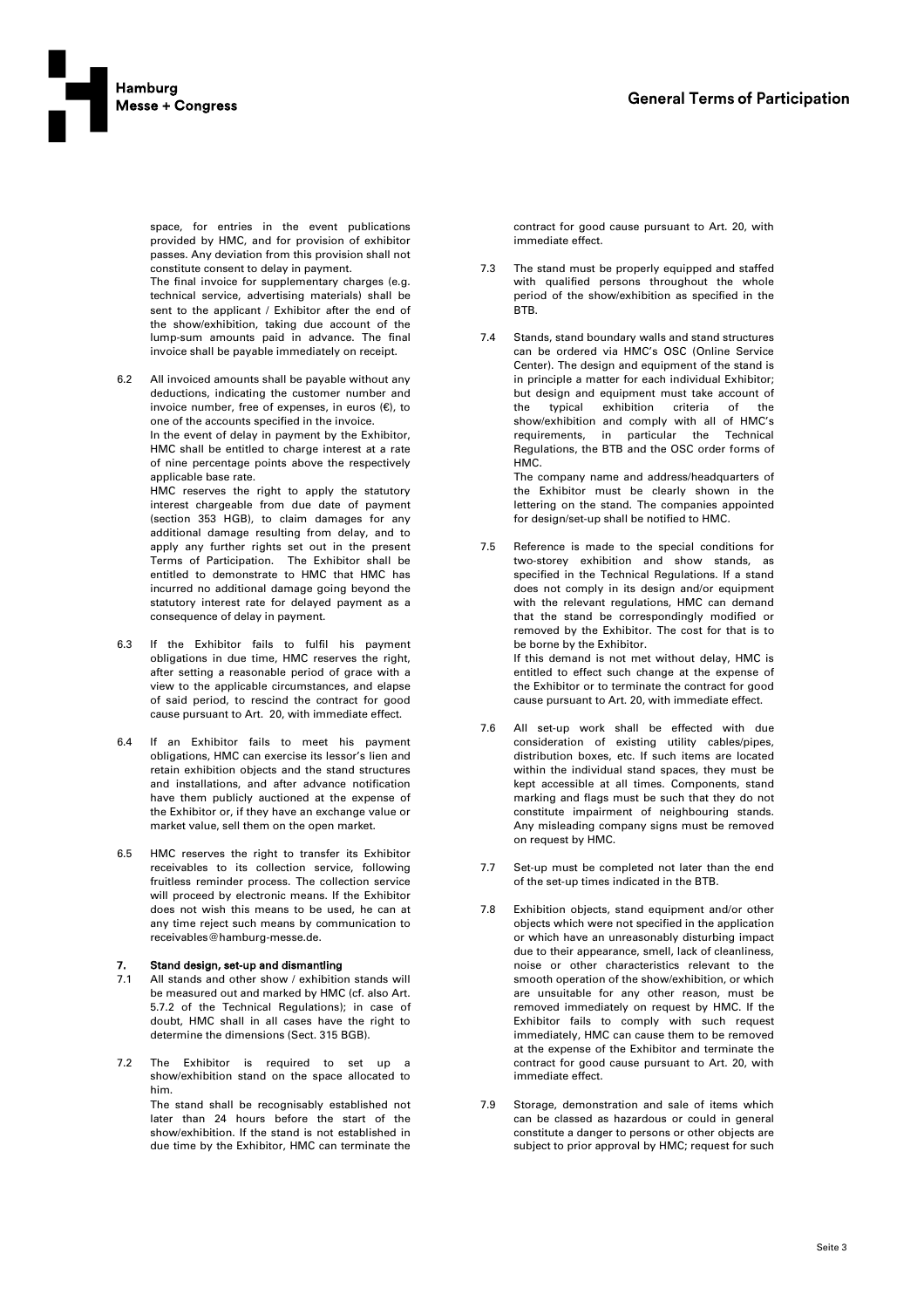

approval must be made together with application for participation.

- 7.10 The Exhibitor is not entitled to remove exhibition objects from the stand or to start dismantling the stand before the beginning of the dismantling times indicated in the BTB. In the event of infringement of this regulation, HMC is entitled to impose a contractual penalty of up to €1,000 per day.
- 7.11 The Exhibitor is exclusively responsible for timely vacation of the stand space. After the dismantling period indicated in the BTB, all responsibilities on the part of HMC shall cease. HMC shall not be liable for any items then still located on the show/exhibition site, including such items as have been sold to third parties during the show/exhibition. HMC is entitled to charge a reasonable storage fee for any items not dismantled and removed in due time; HMC is also entitled to have such items removed and taken into storage by a suitable company immediately at the expense and risk of the Exhibitor, or to have them disposed of.

# 8. Cancellation, rescission, non-participation<br>8.1 Cancellation of an application is possible

- Cancellation of an application is possible up to acceptance (conclusion of contract). HMC is entitled to make a charge (processing fee) to the Exhibitor for cancellation. Otherwise the amount payable is governed by the BTB.
- 8.2 After acceptance, rescission by the Exhibitor is no longer possible. Non-participation by the Exhibitor does not release the Exhibitor from his contractual duties. In particular, he is still obliged to pay the contractually due charges. HMC is not obliged to accept a replacement exhibitor proposed by the Exhibitor. Regardless of the above, the right to termination of contract for good cause remains unaffected.
- 8.3 In the event of non-participation, the participation fee shall immediately fall due, if the due date was not already determined under Art. 6.1.
- 8.4 In order to ensure a uniform appearance of the show / exhibition, HMC is entitled in the event of non-participation to allocate the stand space not used to another exhibitor. If HMC is successful in its efforts to allocate the stand space to another party otherwise than by exchange with the space of an existing exhibitor, and to make a charge for that, the Exhibitor shall pay only an administrative fee amounting to 25% of the participation fee, but not less than €400, plus the statutory VAT. The Exhibitor shall still have the opportunity to demonstrate that the administrative fee demanded from him is too high. This shall likewise apply if allocation is to a replacement exhibitor proposed by the Exhibitor and accepted by HMC. If no interested party can be found, HMC is entitled to have the design of the stand space effected at the expense of the Exhibitor.
- 8.5 In the event of non-participation of a co-exhibitor, the obligation to pay the registration fee (see Art. 4.3) still applies in its full amount.
- 8.6 If, following acceptance, the Exhibitor wishes to change the size of the space allocated to him or his co-exhibitors, this shall be subject to consent of HMC, whereby HMC shall not be obliged to give such consent. HMC reserves the right to charge an additional and reasonable administrative fee pursuant to Art. 8.4 in the event of downsizing of the stand space.

# 9. Safety and service  $(OSC)$ <br>9.1 Escape and rescue route

- Escape and rescue routes and fire extinguishing equipment shall at all times be kept free and fully accessible. Both the CCH and the Trade Fair site are video monitored in certain areas for reasons of safety. These sections are identified as such.
- 9.2 The Exhibitor shall comply with the relevant noise abatement regulations. In the event of infringement of the noise abatement regulations, HMC reserves the right to interrupt the event. Any claims for damages thereby arising shall be against the Exhibitor.
- 9.3 The Exhibitor is obliged to ensure safe use of the spaces let to him for the duration of the contract.
- 9.4 For reasons of safety and good management, the use of cranes, powered fork-lift trucks with driver position and other industrial trucks for loading and unloading and for set-up and dismantling is permitted only for forwarding agents specified by HMC.
- 9.5 Suspension of items from ceilings, and the provision of attachment points, may only be carried out by HMC. The same shall apply to any changes in design for suspension. HMC shall makes use of specialist companies for this purpose as service partners. The attachment points provided may be used for suspending items only on compliance with the applicable regulations and with the state of the art. The cost of such suspension shall be borne by the Exhibitor.
- 9.6 Utility equipment for electricity, water / waste water, fume extraction and compressed air, and connections to the HMC sprinkler network, can be ordered from HMC. The installation of such utility equipment shall be effected on the basis of the Technical Regulations, at the expense of the Exhibitor placing the order. Consumption will be metered by HMC and invoiced to the Exhibitor at the terms set out in the respective price list or as set out in a separate agreement.
- 9.7 Telecommunication connections (including internet access and Wi-Fi) are to be ordered from HMC and will be charged at the HMC terms applicable for the event concerned. With the approval of HMC, the Exhibitor can set up Wi-Fi on its own space and give notification of this in the OSC. The General Terms and Conditions for Internet Access shall be applicable. These can be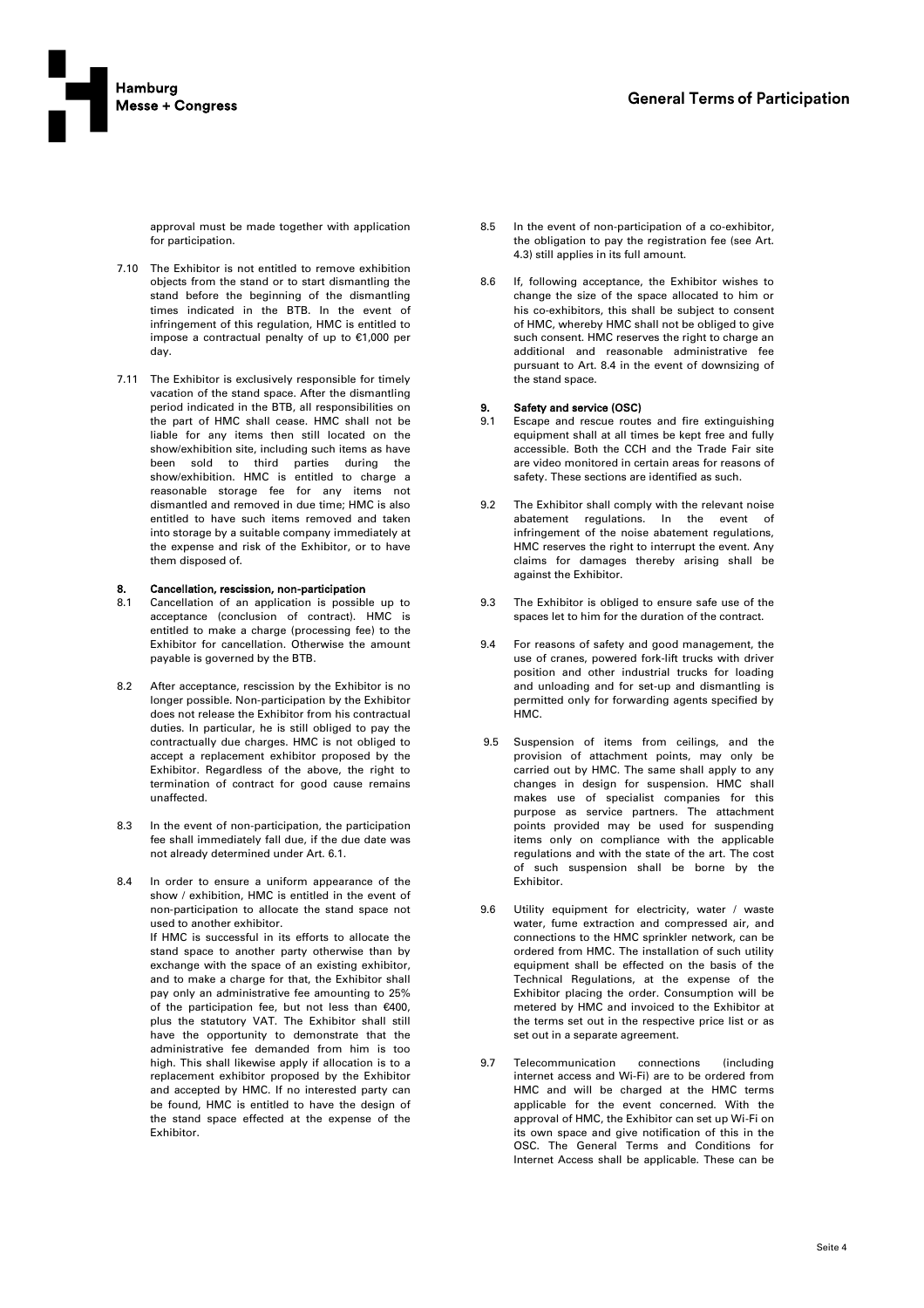

seen at www.hamburg-messe.de and www.cch.de.

- 9.8 Stand security surveillance service may be conducted only by HMC. For this purpose HMC shall employ specialist service partners. The same applies to cleaning of toilets/washroom facilities, corridors and transit spaces, and for conference and meeting rooms.
- 9.9 Applications for technical facilities can only be considered if submitted in due time, on the forms provided by HMC.
- 9.10 In general terms, HMC provides Exhibitors and if applicable their co-exhibitors with a wide range of services associated with the show/exhibition, provided either by HMC itself or by service partners engaged by HMC. The details are shown in the HMC service folder, which HMC will send on request. Orders for services for trade show presentation can be placed at the Online Service Center (OSC). The General Terms and Conditions for Services (AGB SL) shall then be applicable, as shown at www.hamburg-messe.de/en. After acceptance has been given, the Exhibitor will receive his personal access data for the OSC. HMC shall not be liable for any damage incurred due to abusive use of said access data.

### 10. Exhibition forwarding agent

HMC works with an officially approved exhibition forwarding agent. For postal communications, the Hall and Stand Number must in all cases be indicated.

### 11. Sales regulations

- 11.1 At trade fairs, it is not permissible to make cash sales or provide paid services at the stand. Special exceptions are possible for exhibitors, but prior written application and approval is required. Exhibition products may not be delivered to customers until after the end of the exhibition.
- 11.2 Where approval is granted for cash sale of goods for consumption on site, permission must also be applied for from the relevant Council of the City of Hamburg, that is Bezirksamt Hamburg-Mitte, Wirtschafts- und Ordnungsamt, pursuant to Section 12 of the Food Service Regulations (Gaststättengesetz). The provision of free-of-charge tasting samples is not subject to approval under trade regulations. The Exhibitor is required to obtain approval from the Food Health Authority. The sale or provision of beverages in bottles or similar containers is as a rule not permissible.
- 11.3 The Exhibitor undertakes to comply with the applicable legal regulations as amended (e.g. German hospitality act [Gaststättengesetz], Trade, Commerce and Industry Regulation Act [Gewerbeordnung], hygiene regulations, Foodstuffs and Commodities Act [Lebensmittelund Bedarfsgegenstandsgesetz], beverage dispensing equipment regulation (Verordnung über Getränke-schankanlagen]).

The provisions of the Legislation on Protection of Young People with respect to provision/sale of alcohol shall be complied with.

Exhibitors are in all cases required to refrain from unfair competition with competitors and local companies.

11.4 The rights of Catering Law (Gastronomierecht) shall rest with HMC.

### 12. Hall supervision, cleaning, waste disposal

- 12.1 HMC recommends that valuable objects which are easy to remove should be kept locked up. HMC provides general surveillance of the trade fair site only outside of the opening times of the show / exhibition. It does not provide services for safekeeping, storage or other such arrangements to secure the interests of Exhibitors.
- 12.2 HMC provides general cleaning of the site and the hall aisles. Cleaning of the stand / stand space is a matter for the Exhibitor; such cleaning must be completed daily before the opening of the exhibition. As contractors for stand cleaning, the Exhibitor must make use of the cleaning company specified by HMC.
- 12.3 The Exhibitor undertakes to avoid waste and to adhere to the existing waste disposal concepts of HMC. All objects, structures and decorations brought in by the Exhibitor or by third parties acting on his instructions shall be removed completely by the time of the agreed end of stand space use, and the original condition shall be reinstated. After elapse of the dismantling time, any remaining objects, structures and decorations may be removed by HMC at the expense of the Exhibitor. The Exhibitor shall ensure that no waste materials are left at the HMC site. Waste shall be disposed of by the Exhibitor completely and in the proper manner. Otherwise HMC shall be entitled to effect waste disposal at the cost of the Exhibitor, and to invoice Exhibitor with the costs. The costs shall be governed by the Terms and Conditions shown at the OSC for waste disposal.
- 12.4 Any modifications on the HMC site, the placement of heavy or cumbersome objects and the attachment of decorations, signs and posters, are subject to charges and to prior written consent from HMC. Any application to HMC for consent shall where relevant be accompanied by certificates of approval from the responsible authorities. This shall apply in particular for any permanently fixed signs, posters, advertising materials and signposts in the spaces, and for any compensation measures required in the event of deactivation of the smoke/fume extraction system. Such measures may be taken exclusively by service providers authorised for this purpose by HMC. It is not permitted to stick or nail anything onto the facades, internal or external walls, or any parts thereof.

### 13. Demonstrations and advertising

13.1 All types of demonstration are subject to approval by HMC (Audio presentations: see order forms). Despite previous granting of permission, HMC is entitled to restrict or prohibit demonstrations that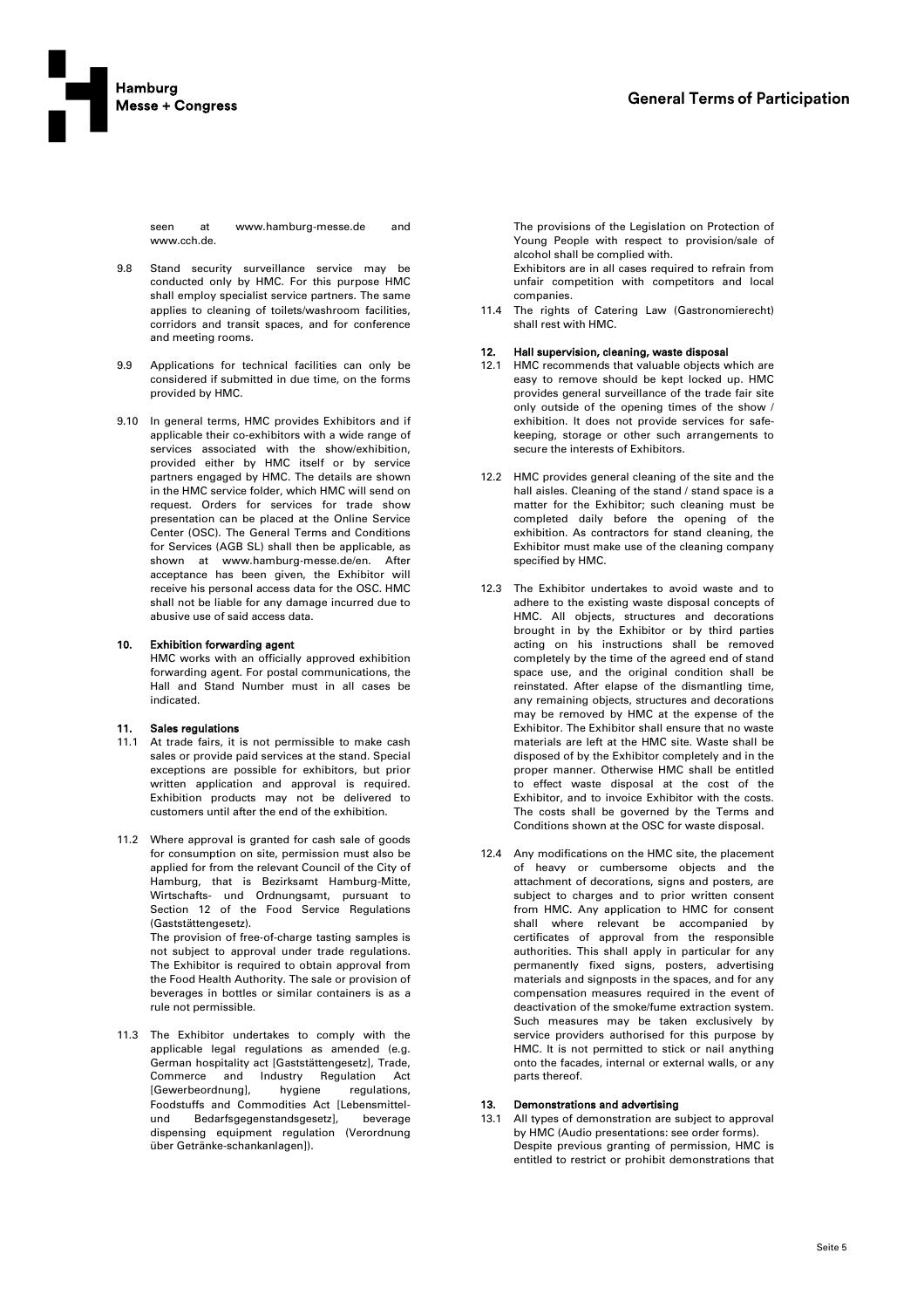cause or could cause noise, dirt, dust, smell or exhaust fumes, or otherwise result in impairment for third parties.

- 13.2 It is not permitted to advertise at the stand for products or companies which were not specified in the approval.
- 13.3 It is not permissible to conduct political advertising and/or to make political statements, unless such political statement is appropriate within the framework of the respective show/exhibition. In the event of political statements or political advertising which is liable to disturb the peaceful conduct of the event or to disturb public order, HMC is entitled to require cessation and removal of the objects in dispute. In the event that such requirement is not complied with, HMC is entitled to terminate the contract for good cause pursuant to Art. 20, with immediate effect.
- 13.4 HMC is entitled to remove or have removed advertising of any kind that has been positioned without authorisation, without invoking the help of judicial or police services. The cost of removal of such unauthorised advertising shall be borne by the Exhibitor. Any permits previously granted may be restricted or revoked in the interest of maintaining orderly conduct of the exhibition.
- 13.5 Timely application and payment of fees for performance or for reproduction of works protected by proprietary rights with the performing rights societies GEMA (Gesellschaft für musikalische Aufführungs- und mechanische Vervielfältigungsrechte) or GVL (Gesellschaft zur Verwertung von Leistungs-schutzrechten mbH) shall be obligations solely of the Exhibitor. HMC can demand from the Exhibitor written proof of application for performance or reproduction or written proof of the payment of such fees in good time before the show/exhibition. If the Exhibitor is not willing or not able to provide proof of payment of the fees, HMC can at its own discretion require payment of a deposit for the fees from the Exhibitor before the show/exhibition.
- 13.6 It is strictly forbidden to contact or interview visitors outside of the stand. In the event of infringement, HMC is entitled to terminate the contract for good cause pursuant to Art. 20, with immediate effect.
- 13.7 HMC has a number of advertising spaces available for use by exhibitors, to be ordered via the OSC. Where advertising spaces have been let by HMC to third parties, the Exhibitor shall have no right of objection or claim based on the spatial positioning of such advertising with respect to his exhibition stand, either vis-à-vis HMC or vis-à-vis the third party. HMC shall inform the Exhibitor at his request as to where such advertising spaces are occupied and by whom.

# **14. Marketing package**<br>14.1 By making his app

By making his application, the Exhibitor gives his consent to a company entry for himself and if applicable his co-exhibitor(s) in the exhibition media published by HMC. The Exhibitor thus gives his consent to information on his participation being disseminated via electronic media including the Internet. These entries will be invoiced to the Exhibitor. The exhibition media are indicated in the BTB.

The service partner used by HMC for this purpose will inform all exhibitors in detail of the advertisement options. Only accepted exhibitors and co-exhibitors will be included in the exhibition media.

- 14.2 If the data for the compulsory entries are not provided by the stated deadline (see BTB), they will be entered by HMC in accordance with the available documents.
- 14.3 No legal claims can be raised due to incorrect, incomplete or missing entries, except in the event of gross negligence on the part of HMC, its official bodies or senior executives or persons employed by them for fulfilment.

#### 15. Force Majeure and other compelling circumstances, reservation of rights

15.1 Upon occurrence of compelling circumstances, especially in case of Force Majeure, HMC shall be entitled to fully or partially shut down ("discontinue"), and/or cancel, relocate and/or postpone ("postpone") the function subject to this contract (trade fair, exhibition etc.) and/or change its duration and/or otherwise modify it, upon due consideration of the legitimate interests of exhibitors in the execution of said function.

> In particular, Force Majeure shall be deemed to have occurred if such compelling circumstances are outside the reasonable influence of HMC. For example, events such as war, civil war, armed conflict, acts of terrorism, political unrest and/or the use of chemical, biological, or biochemical substances or nuclear energy shall be deemed to constitute Force Majeure. Furthermore, Force Majeure shall include pandemics, epidemics, rampant infectious diseases or similar public health threats and/or violent acts of nature (storms, cyclones, earthquakes, floods etc.) and the consequences thereof. In particular, Force Majeure shall include the prevention of the execution of any function by acts of government that are outside of the reasonable influence of HMC, such as intervention by any federal, state, local or other public authority, including but not limited to directives, decrees, general orders etc.

> Compelling circumstances, and in particular, Force Majeure shall be deemed to exist not only upon the occurrence of any such event but also whenever such an event can be expected to occur with reasonable probability at the time of the function. The decision whether any such event has occurred or is imminent shall be made according to the reasonably exercised discretion of HCM with due consideration of the exhibitors' interests.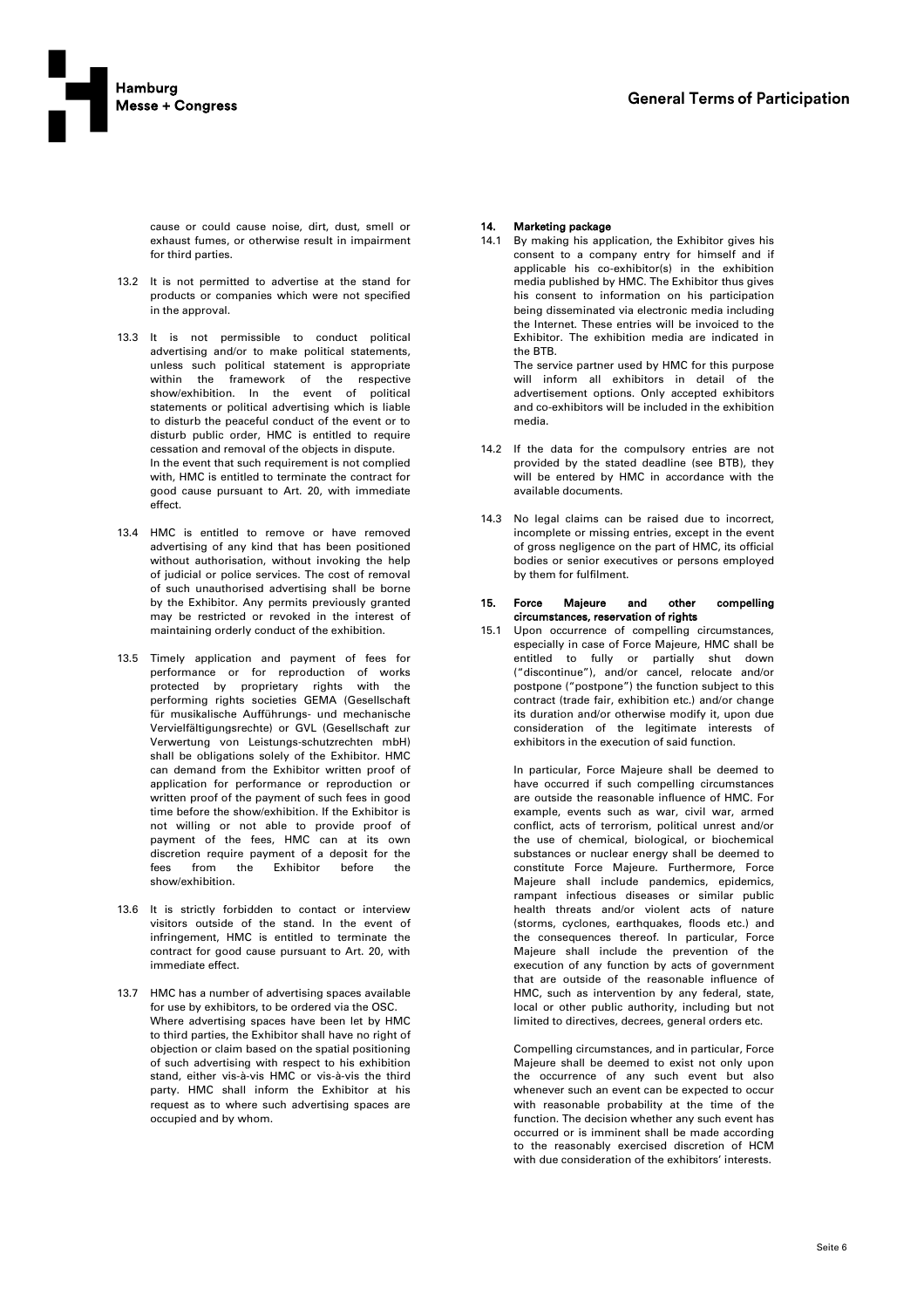

- 15.2 In the event that a function is cancelled pursuant to Section 15.1 above, the exhibitor shall bear the costs and/or expenses incurred by the exhibitor up to that point in time. The exhibitor shall not be entitled to raise any liability claims related to such cancellation. HMC may charge the exhibitor an appropriate amount as set by HMC at HMC's equitably exercised discretion, not to exceed 25 per cent of the participation fee, to cover general costs. In addition the exhibitor shall reimburse HMC for any costs and/or expenses paid in advance by HMC that would be reimbursable under this contract. The provisions applicable to cancellation of the function shall apply mutatis mutandis to a shutdown (discontinuation) of the function.
- 15.3 In the event that the function is modified otherwise than by cancellation or shutdown (discontinuation) pursuant to Section 15.1 above (e.g. by postponement or relocation), the exhibitor shall comply with such modification. This contract shall be deemed to have been signed for the modified function. In particular, the exhibitor shall not be entitled to withdraw from the contract or claim a reduction of fees. Notwithstanding the above, the exhibitor may cancel its participation in the function provided the exhibitor submits proof that its participation would constitute an unreasonable burden. Section 15.2. shall apply mutatis mutandis.
- 15.4 HMC shall be entitled to cancel the function provided that the required minimum number of registrations has not been received and execution of the function as originally intended would represent an unreasonable economic burden.
- 15.5 In the event that HMC is responsible for the cancellation of a function, the exhibitor shall not owe any participation fees. Notwithstanding the above, the exhibitor shall not be be entitled to raise any claims for damages against HMC in case of slight negligence. The same shall apply to any claims for reimbursement of expenses, costs or similar claims.

### 16. Exhibitor passes

Every exhibitor shall receive exhibitor passes (see BTB) for its stand, after payment in full of the invoice amounts (see Art. 6).

The number of exhibitor passes is not automatically increased by taking on co-exhibitors / additionally represented companies. Additional exhibitor passes are available from the OSC of HMC. The exhibitor passes are intended for stand staff, they are to be filled in as indicated on the pass, and must not be transferred to third parties, in particular in the event of non-participation as set out in Art. 8.

### 17. Photography, recordings (audio and video)

17.1 HMC shall have the right to have photographs, drawings as well as film and video recordings made of the activities at exhibitions, the exhibition structures and stands, and the exhibited objects for use in advertisements or press publications unless the Exhibitor registers objection to this. The same shall apply to photographs or recordings made by the press or by television stations with HMC's approval.

- 17.2 Photography and filming within exhibition objects is generally permissible. However, HMC shall not be held liable for infringement on third party's rights by such recordings or photographs. Photographs or films of other exhibitors' stands or exhibits shall be permissible only with the respective exhibitor's permission.
- 17.3 Commercial photos, film and/or video recordings at HMC premises require prior consent by HMC. With such consent given, the recording activity must not be obstructed or impaired in any other way.
- 17.4 All persons entering the HMC site or present there are informed of the possibility that photos, film and video recordings may be made there. These persons consent by entering the HMC site to such recordings being made of them, including portraitstyle images, in the course of reporting on the respective show/exhibition, both on television and in privately produced films, in print and online media, in particular on websites and in the social media and on video portals, unless they explicitly object to such use before entering the site.

#### 18. Complaints / impairments

- 18.1 Any complaints due to deficiencies of the stand or the stand space shall be notified to HMC without delay after the stand is occupied, or at the latest on the last set-up day, in writing, so that HMC can correct any deficiencies for which it is responsible. Subsequent complaints cannot be considered, and do not lead to any claims against HMC.
- 18.2 In the event of building work, HMC will make every effort to keep impairments for the Exhibitor to a minimum. If the usability of the stand or the stand space is substantially reduced by such building work, the participation fee may be reduced. This shall apply only if use of the stand or the stand space is substantially impaired. Such reduction shall be excluded in the event of nonsubstantial impairment. Such impairment shall be deemed unsubstantial for example if it is only for a short time, if it can be remedied quickly, without difficulty or inexpensively, or is of low intensity or short duration. Impairments due to measures to combat dangers shall not give reason for reduction.

HMC shall determine such reduction at its own reasonable discretion, without prejudice for the future, in the respective individual case. The maximum amount of reduction is 25% of the participation fee. Building work shall constitute a pressing reason within the meaning of Art. 15.1.

### 19. Intellectual property rights

19.1 The titles and logos of trade shows/exhibitions of HMC are protected by intellectual property rights. Their use by exhibitors in identical or similar form is subject in all cases to prior explicit written permission from HMC. HMC can require payment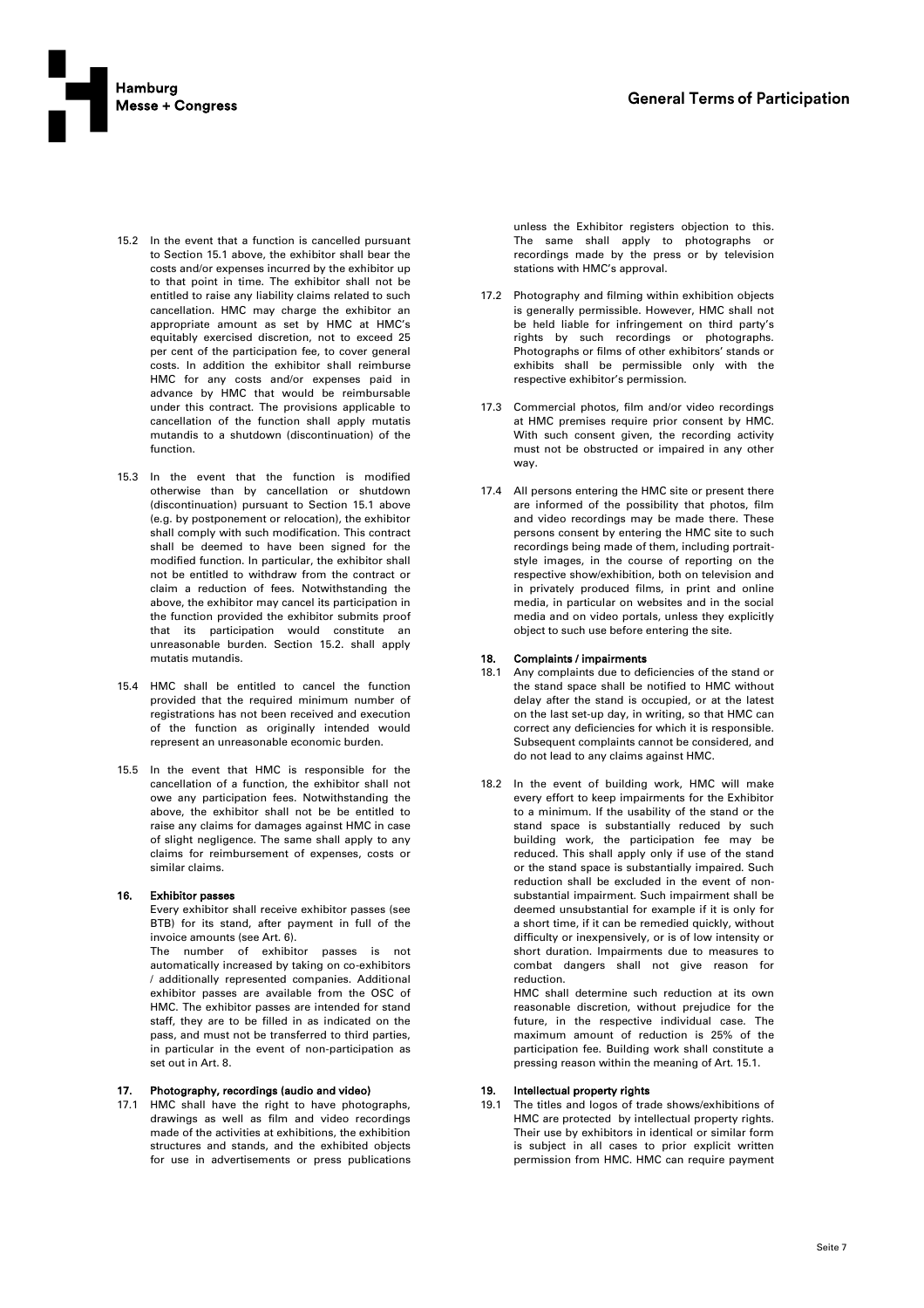

of a usage charge for giving such consent. The use of the original logo for indication of<br>participation of the Exhibitor in the participation of the Exhibitor in the show/exhibition is permissible without specific consent.

- 19.2 Securing the intellectual property rights or other industrial rights for the exhibition objects is the Exhibitor's responsibility. Exhibition protection from the beginning of a show/exhibition on the basis of the Property Rights For Design Act (Gesetz über den rechtlichen Schutz von Design) of 12/03/2004, the Industrial Rights Act (Gebrauchs¬muster¬gesetz) in the version of 28 August 1986 and the Protection of Trademarks and other Markings (Gesetz über den Schutz von Marken und sonstigen Kennzeichen) of 25/10/1994, in the versions valid at the respective time of the event, shall be applicable only if the Federal Ministry of Justice and Consumer Protection has published an announcement to this effect in the Federal Gazette. HMC shall if required inform exhibitors on the court responsible in the event of infringements of intellectual property rights. Reference is made to the possibility of the border confiscation procedure.
- 19.3 Every exhibitor is required to observe the intellectual property rights of other exhibitors and to refrain from infringements.

The legal requirements of the Federal Republic of Germany must be complied with for presentation and sale of products and services. Where products are not approved for worldwide sale, countryrelated labelling must be applied.

Goods which demonstrably infringe intellectual property rights, in particular trademarks, design patents, registered patterns and/or patents are not permissible. Goods which infringe such rights must be removed without delay and future participation in the show/exhibition will be prohibited. Infringement is proven if confirmed by a legally binding court ruling.

In the event of proven infringement of intellectual property rights by an Exhibitor, HMC is entitled to terminate the contract for good cause pursuant to Art. 20, with immediate effect.

#### 20. Infringements, right of termination, contractual penalty

20.1 Culpable infringements of the obligations arising for the Exhibitor from the contractual relationship or of the regulations set out in the House Rules entitle HMC to terminate the contract for good cause and with immediate effect, unless such infringements are immediately stopped on request.

> Good cause for termination of contract with immediate effect is constituted in particular if the Exhibitor fails to comply with the obligations set out in Arts. 4.1, 6.3, 7.2, 7.5, 7.8, 13.3, 13.6 and 19.3.

20.2 In the event of termination for good cause, HMC shall be entitled to close the Exhibitor's stand immediately and to require the Exhibitor to remove the stand and clear the stand space without delay.

- 20.3 If the Exhibitor is in delay with dismantling the stand or clearing the stand space, HMC is entitled to dismantle the stand and/or clear the stand space itself or to have this done by third parties at the expense of the Exhibitor.
- 20.4 In the event that the stand space cannot be relet at a charge to another exhibitor, or can only be relet by exchange with the stand space of another exhibitor, the Exhibitor is required to pay the due participation fee as minimum compensation for damages for the remaining duration of the show/exhibition.
- 20.5 If no replacement exhibitor is found for the stand space of the Exhibitor whose contract was terminated, HMC is entitled to effect the design of the stand space at the expense of the Exhibitor, in order to ensure a uniform appearance of the show/exhibition.
- 20.6 HMC is entitled to charge the Exhibitor a contractual penalty up to a maximum amount of €10,000, to be determined in each individual case at the reasonable discretion of HMC and in the event of dispute to be examined by the Hamburg County Court, if the Exhibitor culpably infringes his obligations resulting from the following provisions:
	- Art. 4.1: Non-permissible transfer of space
	- Art. 6.1: Prior payment
	- Art. 7.2: Set-up of stand
	- Art. 7.3: Equipment of stand
	- Art. 7.5: Compliance with Technical Regulations
	- Art. 7.8: Removal of disturbing objects
	- Art. 7.11: Timely vacation
	- Art. 12.2: Cleaning
	- Art. 13.3: Refraint from political advertising
	- Art. 13.6: Non-permitted contact / interviewing
	- Art. 19.3: Infringement of intellectual property rights

If HMC also has a right to claim compensation for damages due to culpable infringement of obligations, such contractual penalty shall be offset against the claim for damages.

## 21. Liability and insurance

- 21.1 HMC shall be liable (a) for any damage caused wilfully or in gross negligence; (b) for any harm to life, limb or health caused wilfully or in gross negligence; (c) for any claims raised under German product liability law, and (d) provided that any defect of an object or matter was concealed, or that an express warranty was granted regarding the nature or quality of an object or matter. HMC shall be liable only for culpability of its statutory representatives and senior executives, except in the case of infringement of principal contractual duties (cardinal obligations) or loss of life, physical injury or impairment to health.
- 21.2 In cases of minor negligence, HMC is liable only fpr infringement of principal contractual duties or loss of life, physical injury or impairment to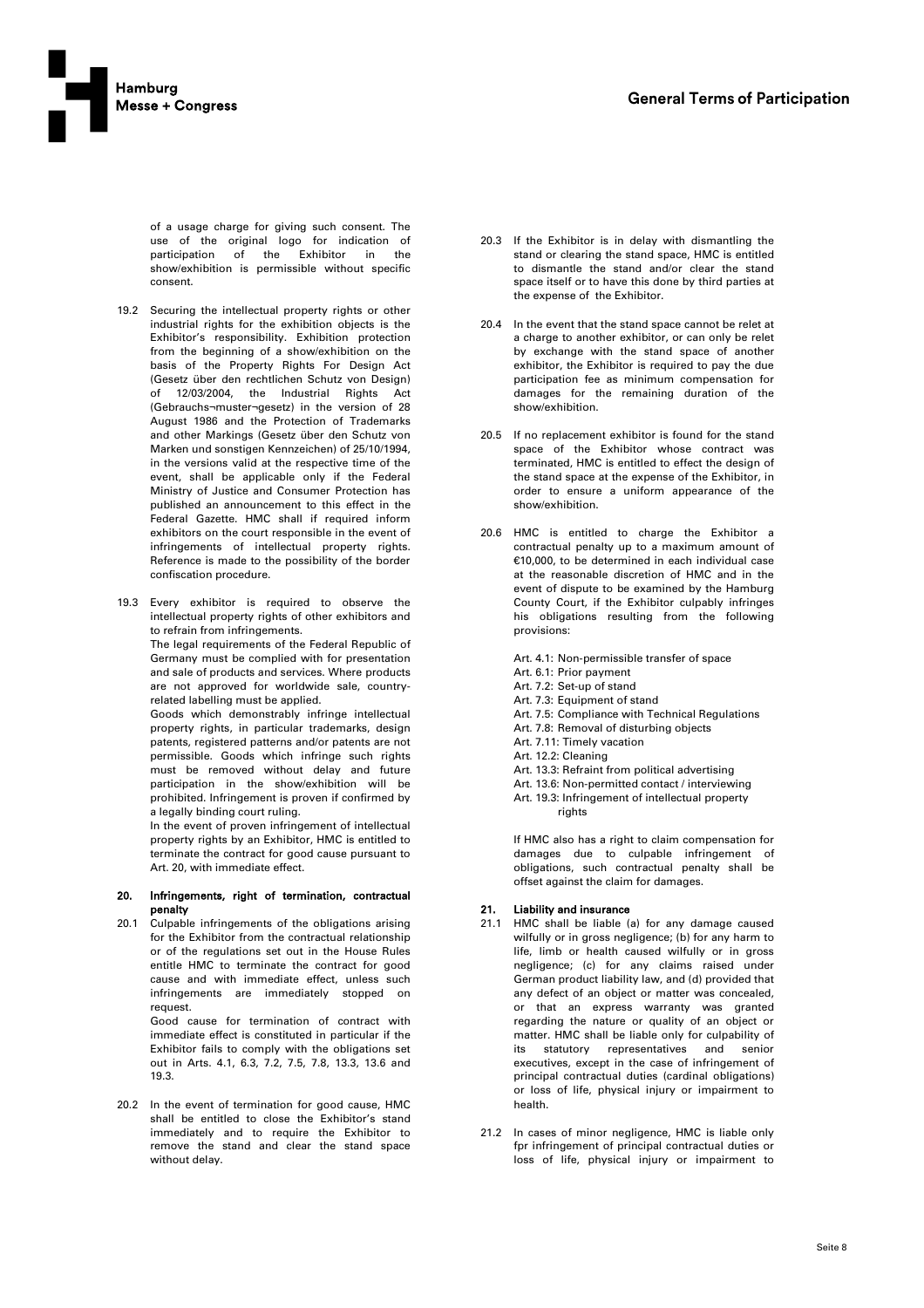

health. Liability shall be limited to foreseeable damage, the occurrence of which must typically be expected in the circumstances. Where HMC is liable for minor negligence, liability is limited to €10,000.

To the extent that liability is excluded or limited under these Terms and Conditions, the same exclusions or limitations shall apply to HMC's vicarious agents. HMC shall be liable for its vicarious agents' fault or negligence without being able to seek discharge due to its fault in the choice of agent (culpa in eligendo).

- 21.3 Liability of HMC regardless of culpability for preexisting deficiencies as specified in Sect. 536a para. 1 BGB is explicitly excluded. Thus HMC shall in particular not be liable for the exhibition products, for structures or equipment for the space, or for any consequent damages for Exhibitor.
- 21.4 Any damage shall be notified to HMC without delay in writing.
- 21.5 In the event of damage, HMC shall pay compensation for damages only to the amount of the current market value, on presentation of written proof of the cost of acquisition. Compensation for damages is excluded if lateness of damage reporting caused by Exhibitor results in refusal by HMC's insurer to compensate for the damage.
- 21.6 The Exhibitor shall be liable to HMC for damage for which he bears responsibility, regardless of whether caused by himself, his employees, agents employed by him, or by exhibition objects or equipment.

For lump-sum damage claims, HMC retains the right to prove to the Exhibitor that the damage was greater. The Exhibitor is entitled to provide proof that damage has not occurred or was substantially less than the amount specified in the lump-sum amount.

21.7 The Exhibitor is obliged to take out appropriate insurance to compensate for such damage, with a German insurer. HMC points out that Aon Jauch & Hübener GmbH provides an insurance service for this purpose. Aon Jauch & Hübener GmbH is available to the Exhibitor for all insurance matters, in particular for reports of damage.

### 22. House Rules, Parking Rules

The Exhibitor is subject to the House Rules and Parking Rules of HMC during the shows / exhibitions, on the whole of the site. The Exhibitor is required to comply with instructions by HMC employees, who are identified by their badge.

### 23. Data connections

- 23.1 HMC provides in its services data connections in keeping with the current state of the art. These services are secured by service agreements with leading providers.
- 23.2 It is not possible to guarantee completely uninterrupted provision of individual services with

respect to mobile electronic connections, and in particular to ensure that connection is made each time, or that a certain data rate is constantly maintained, particularly because this is dependent on factors which are not within the operating responsibility of HMC.

- 23.3 HMC does not guarantee the functioning capability of a mobile electronic connection or a certain transmission rate.
- 23.4 Unforeseeable events such as force majeure, measures taken by public authorities, the failure of telecommunication links, and other unavoidable occurrences that are outside the sphere of influence of HMC and disturbances or events not within the responsibility of HMC release HMC for the duration of their occurrence from the obligation to provide services in a timely manner. This shall have no influence on HMC's right to receive payment.
- 23.5 HMC is not responsible for information and services transmitted by exhibitors, co-exhibitors or additional companies by electronic links / telecommunication services and accepts no liability for these. Reference is made to Sect. 8 Telemedia Act.

### 24. Severability, time-barring

- 24.1 In the event that a provision of the present General Terms of Participation (ATB) is or becomes invalid, this shall have no effect on the validity of the ATB. The parties undertake in such event to agree on a valid and practicable provision which comes as close as possible to the provision that has to be replaced in the intention of the ATB; the same shall apply to any omissions in the ATB.
- 24.2 The period for time-barring of claims against HMC is 6 months, unless otherwise specified by mandatory legal regulations. The limitation period shall run from the end of the month of the final day of the event.
- 24.3 Unless he is a physical person, the Exhibitor shall have no right of retention unless he has undisputed receivables or receivables determined by final court ruling. The Exhibitor can offset payables only with receivables that are undisputed or have been determined by final court ruling.

# 25. Place of fulfilment, jurisdiction, law applicable

- 25.1 The place of fulfilment and jurisdiction for all mutual obligations, including all payment obligations shall be Hamburg (Hamburg-Mitte), if the Exhibitor is an entrepreneur for the purposes of German commercial law or has no general place of jurisdiction in Germany. However, HMC shall also have the option of instituting legal procedures against the Exhibitor at the general place of jurisdiction of the Exhibitor.
- 25.2 German law shall be applicable, to the exclusion of International Private Law and the UN Sales Convention.